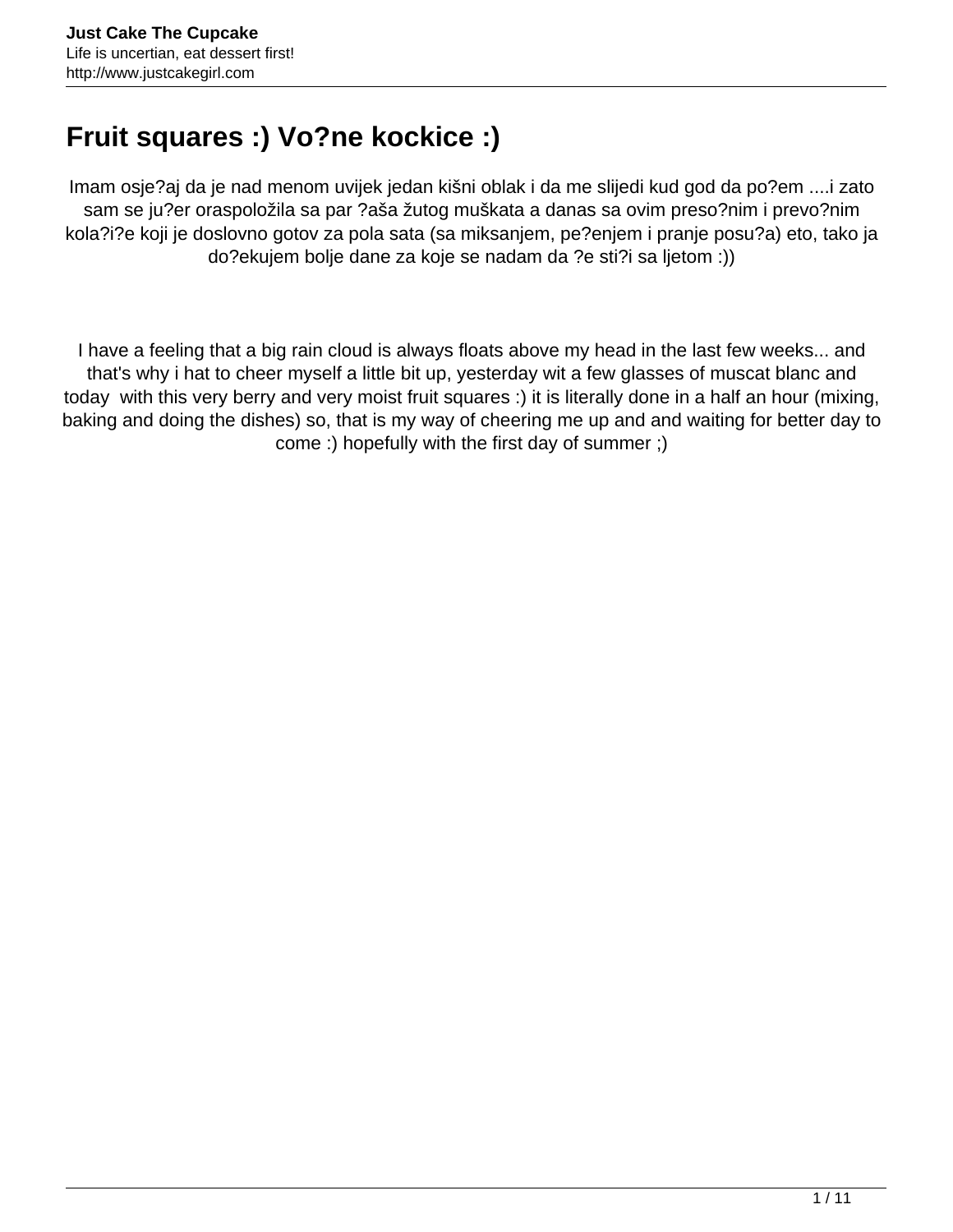

Sastojci :

6 jaja 175 g še?era 150 g brašna 80 g margarina 1 vanilin še?er korica 1 limuna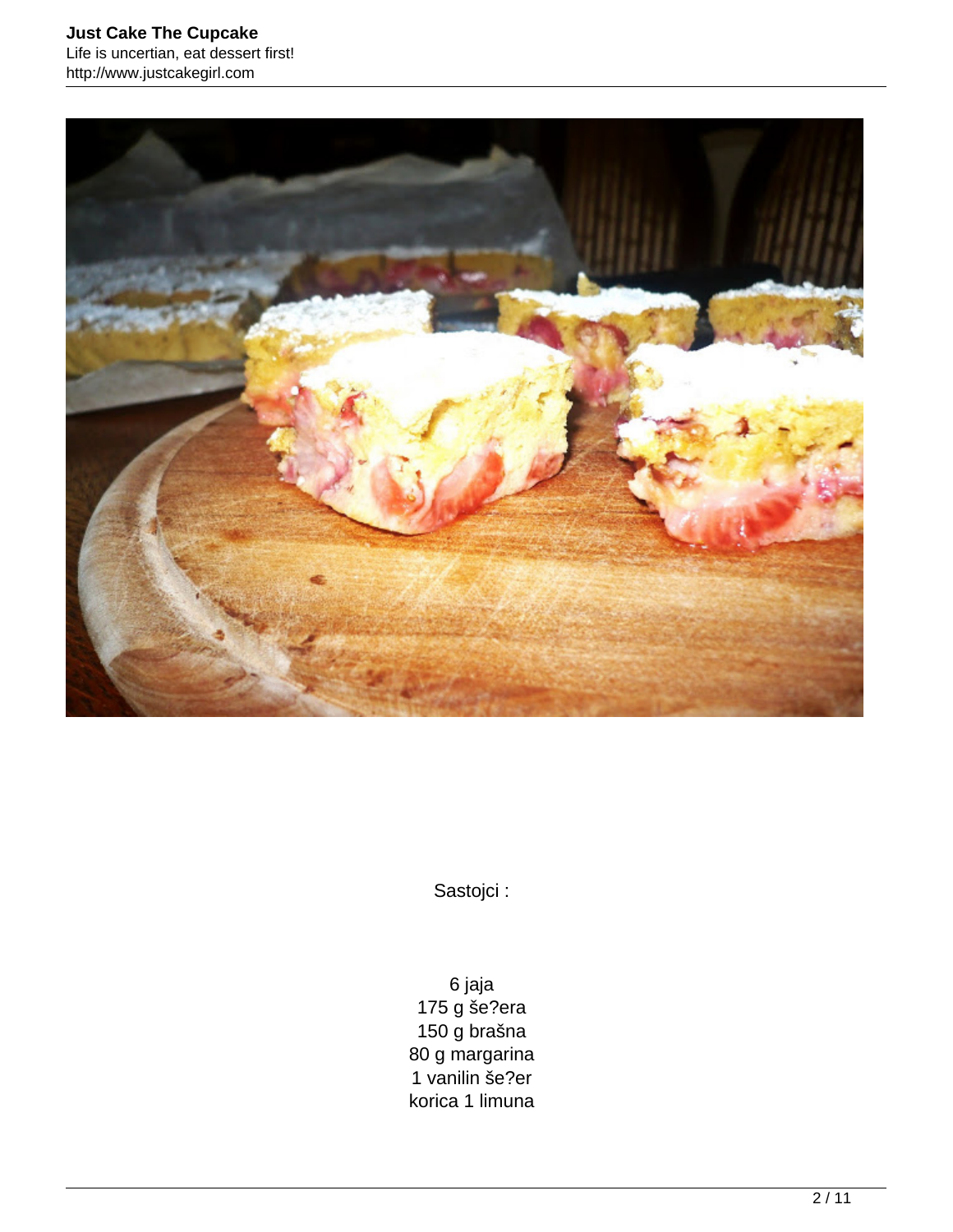Ingredients :

6 eggs 175 g sugar 150 g flour 80 g butter 1 vanilla sugar

zest of 1 lemon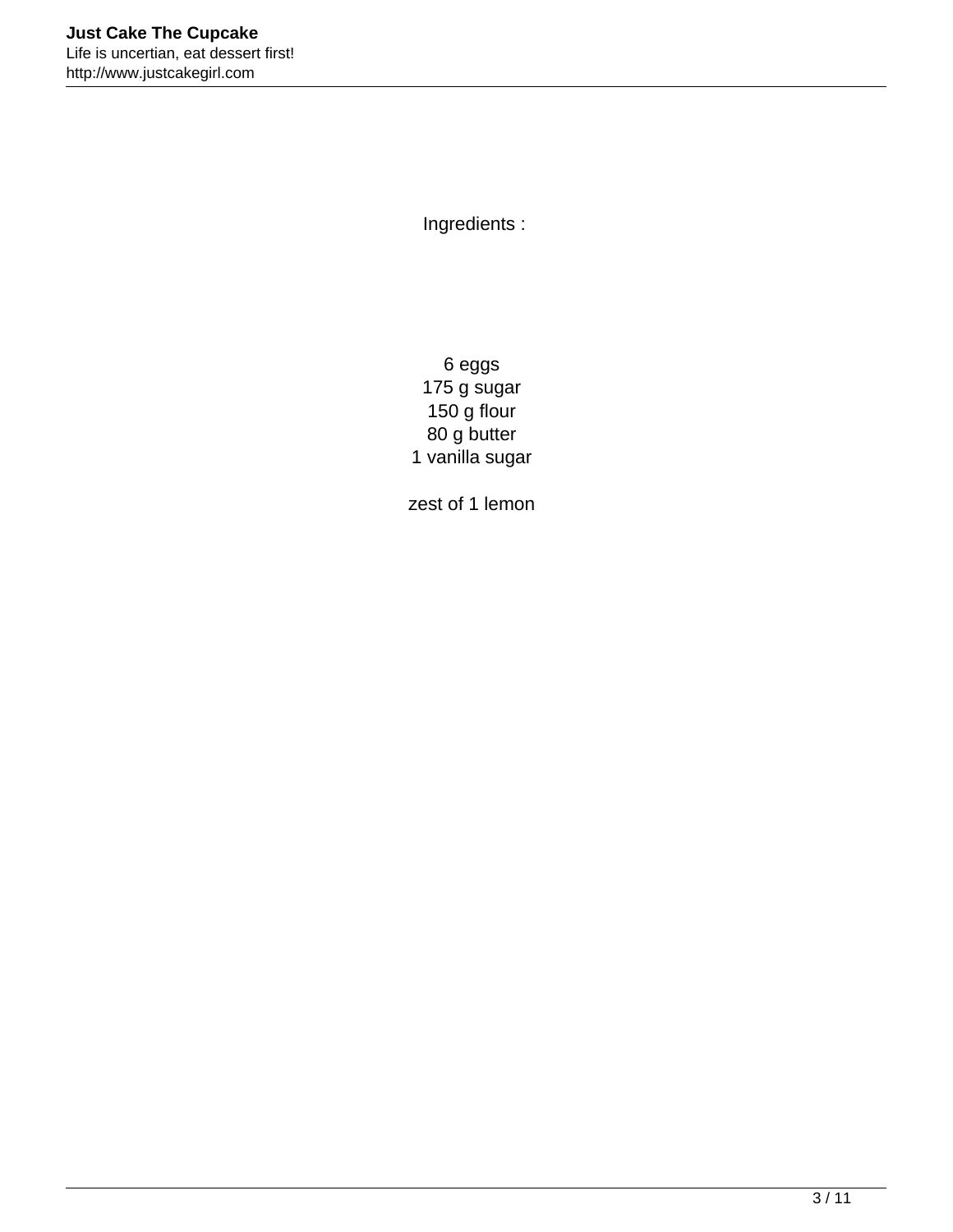

Priprema :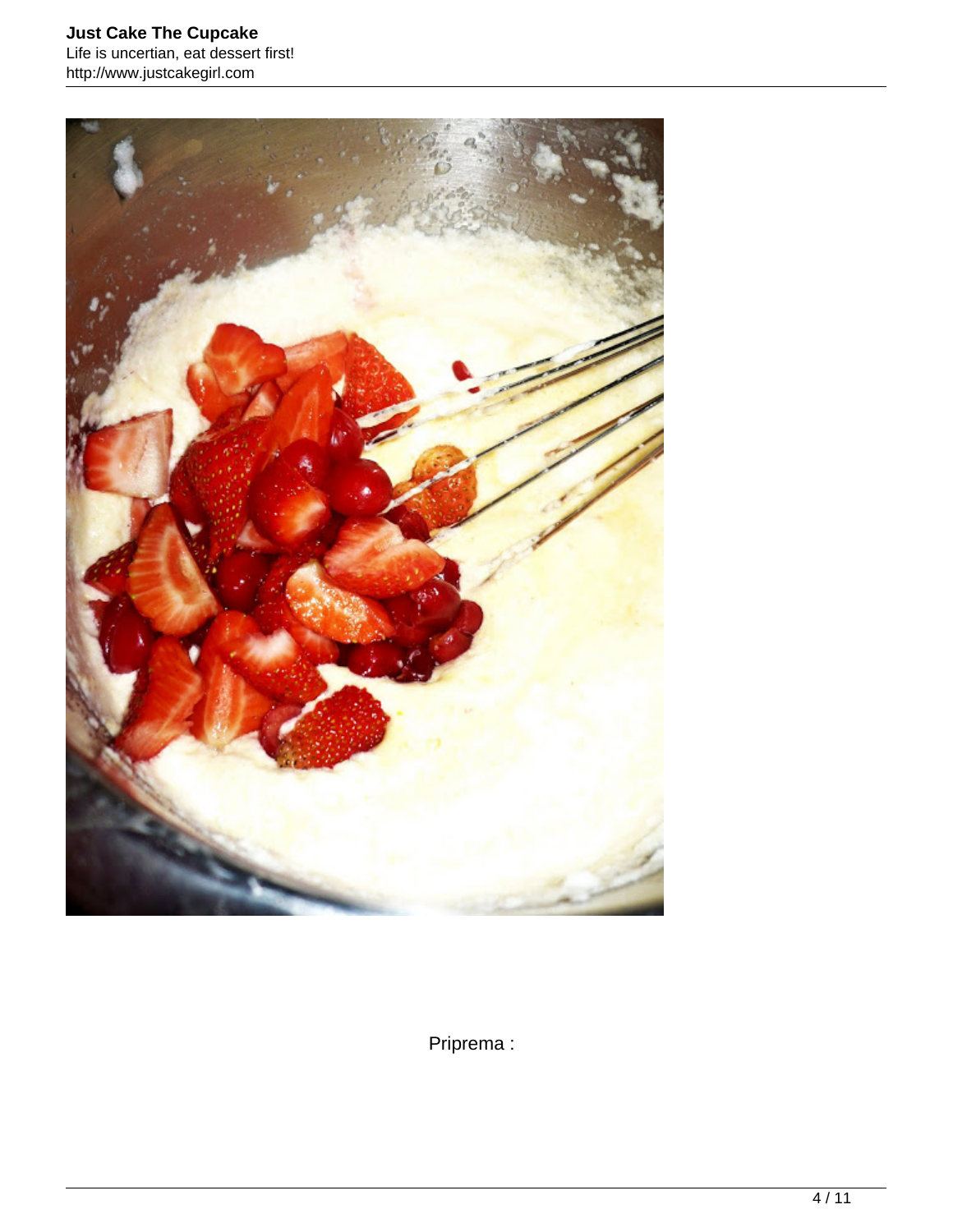Odvojiti žutanjak od bjeljanjaka i bjelanke pjenasto izmiksati u ?vrsti snijeg.

 Žutanjke sa še?erom na pari miksati oko 2-5 minuta dok se lagano ne "dignu" i nakon toga nastaviti miksati još par minuta u posudi za miksanje.Lagano dodati brašno,rastopljeni margarin, vanilin še?er i limun i miksati dok se sve skupa ne sjedini. Dodati snijeg od bjelanjaka i lagano ( ali stvarno lagano :) miješati. I na kraju u sve to umiješati vo?e po želji, isto tako koli?ina je po vašoj želji. Pe?i na 180 stupnjeva oko 25 minuta, ?a?kalicom provjeriti :)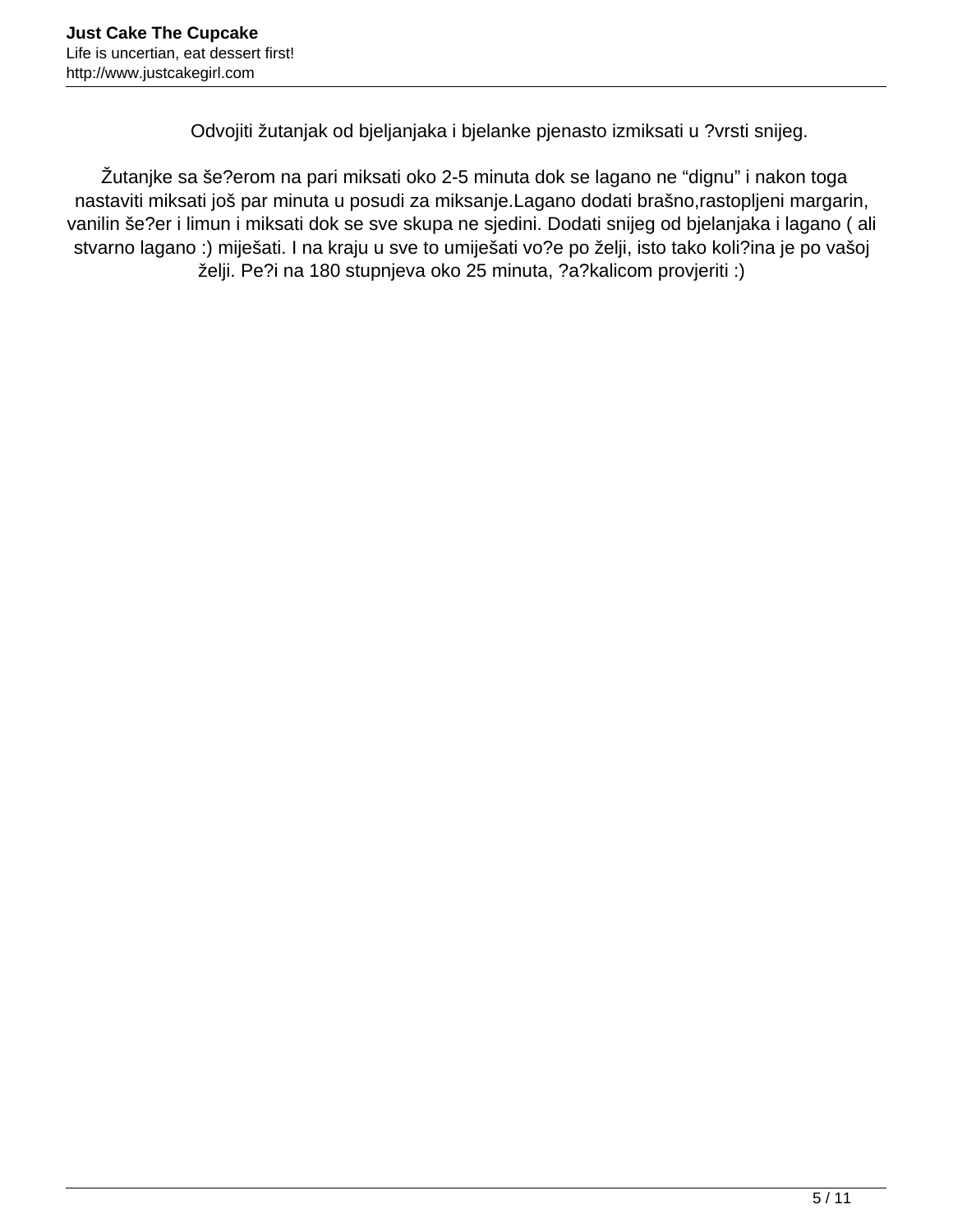

Preparing:

Separate the yolk from egg whites and blend the whites in to a firm foam..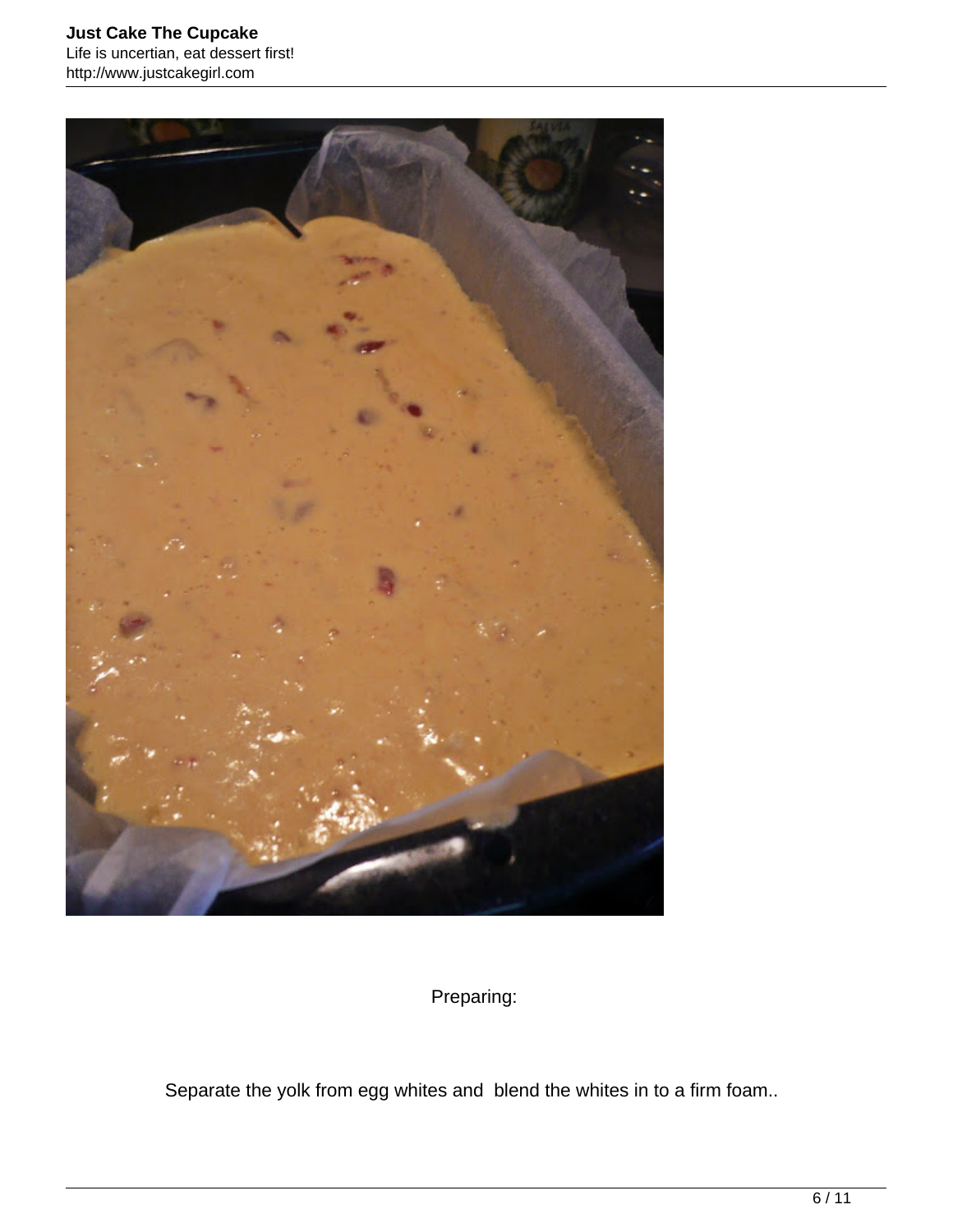Yolks with sugar steamed mix about 2-5 minutes until lightly "rise up" and then continue to mix a few more minutes and put it in the mixing bowl away from the steam. Slowly add flour, melted butter, vanilla sugar and lemon zest and mix until all the all unites . Add egg whites and gently (but really gently) mix. And at the end of it add fruit also the amount of your choice. Bake at 180 degrees about 25 minutes, a toothpick to check.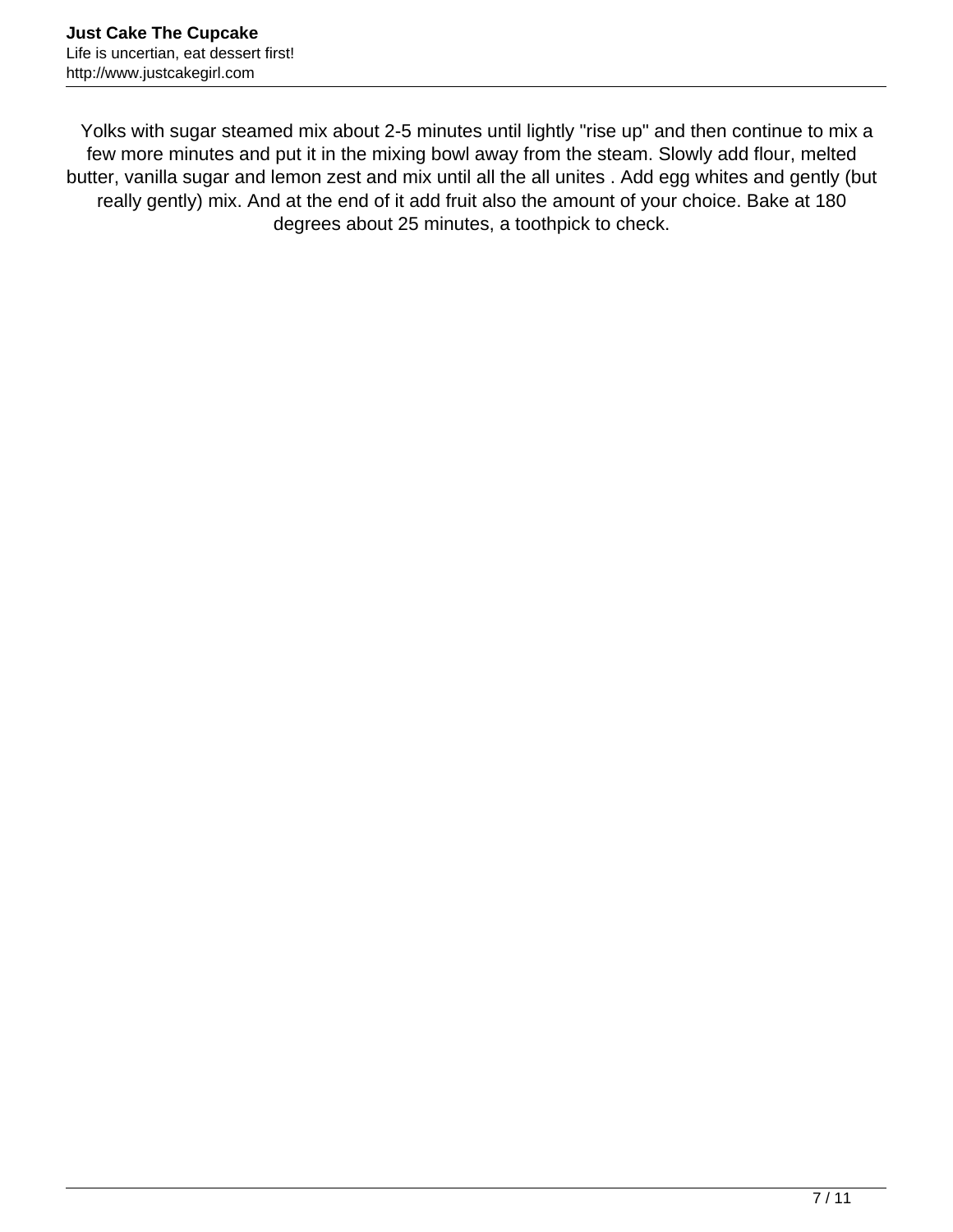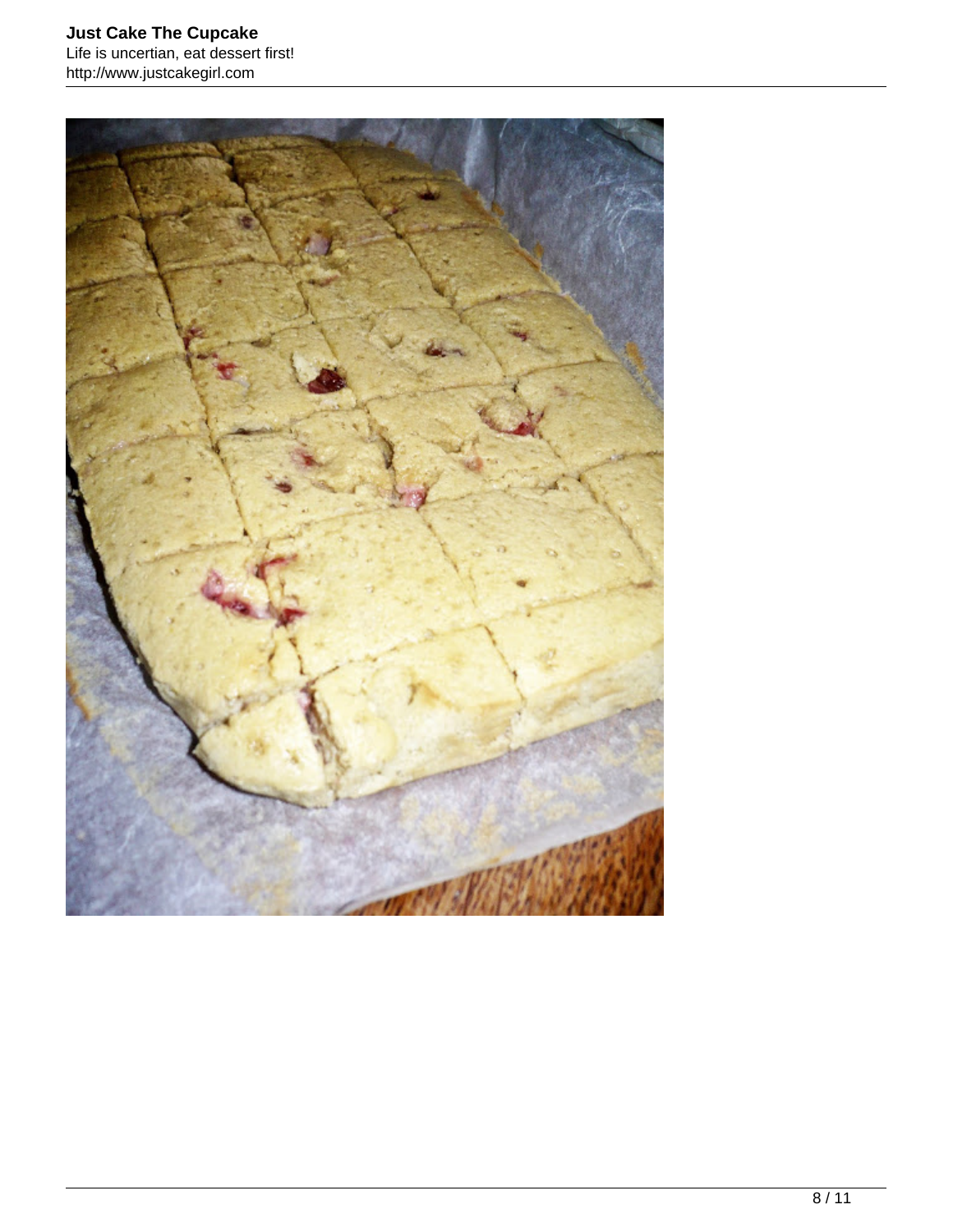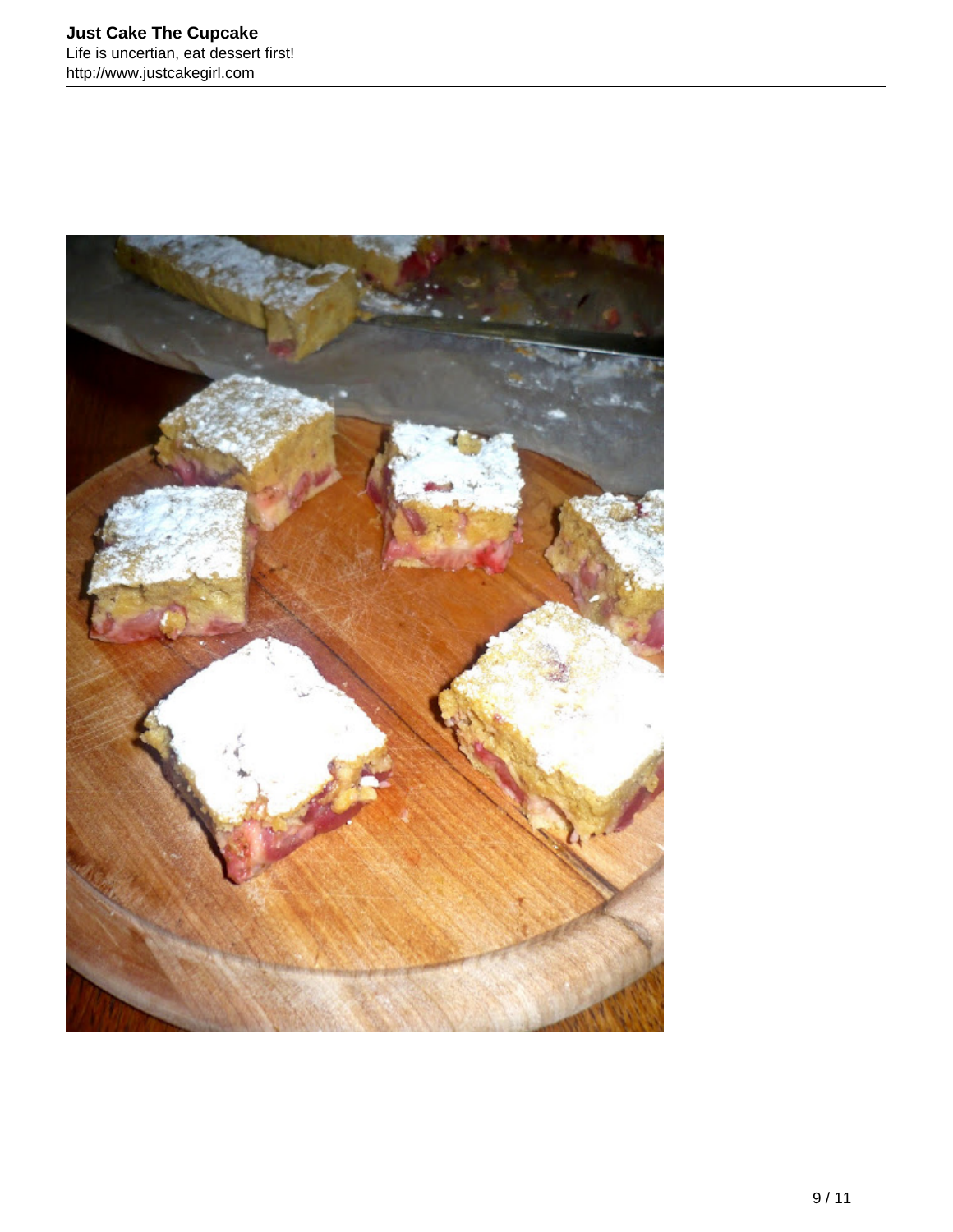

And for the end a bit of Johnny ...... "searching for the heart of gold" :)